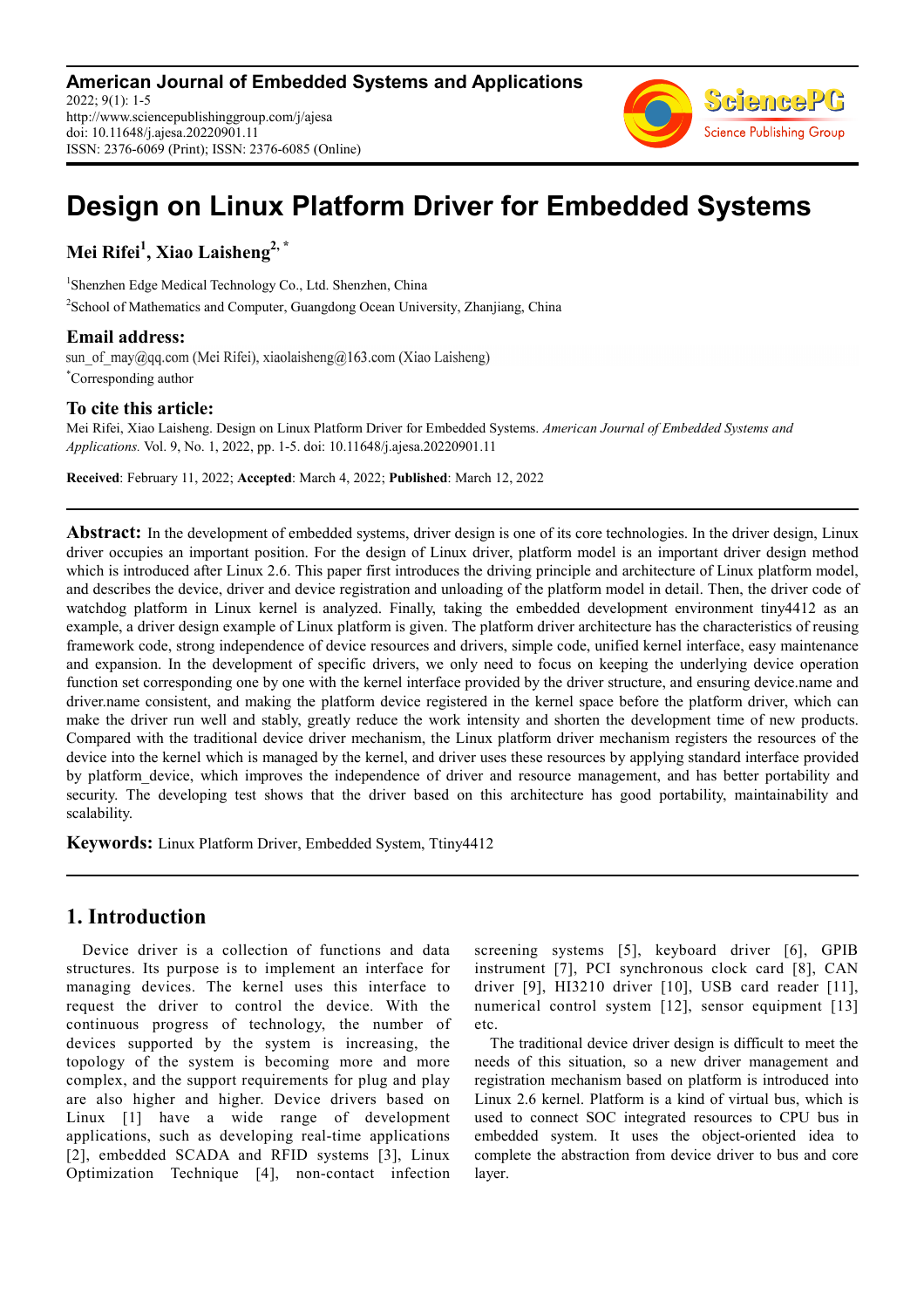On Linux in the platform, bus, device and driver are called bus device driver model, that is, a framework is designed for the same kind of equipment. The core layer of the framework realizes some common functions of this kind of device, and the programmer does not need to implement it by himself. The separation of driver and device makes the writing of host controller driver and peripheral driver parallel, and they are no longer related to each other, realizing the idea of layering and separation, so as to improve the independence and portability of the driver. Bus binds the device and driver to the system every time it registers a device, it will automatically find the matching driver. Similarly, when registering a driver, it will automatically find the matching device. Therefore, the automation degree of device and driver matching is improved, so as to the efficiency of driver development is improved. Because of the advantages of Linux platform, most of the drivers in Linux 2.6 kernel are rewritten according to the platform mechanism.

This paper first introduces the driving principle and architecture of Linux platform model, and describes the device, driver and device registration and unloading of the platform model in detail. Then, the driver code of watchdog platform in Linux kernel is analyzed. Finally, taking the embedded development environment tiny4412 as an example, a driver design example of Linux platform is given.

# **2. Principle and Architecture of Linux Platform Driver**

### *2.1. Linux Platform*

After Linux version 2.6, the platform model was introduced, which has three concepts: hardware information (device), software algorithm (driver), and platform (platform). [14]

Hardware information (device): refers to which GPIO Interface, which interrupting number (IRQ), which physical memory and other hardware resources are occupied by the driver.

Driver: it refers to the software algorithm driven, such as filtering algorithm, Fourier transform and other classical algorithms. Its main function is control, operation and other functions.

Platform bus: it is a virtual bus, and there is no real wire. Its function is to match whether the name of device and driver is the same. If they are the same, the probe function in driver will be executed.

When designing drivers based on platform model, device and driver are often written in different source files and described with different structures. After being registered into the kernel, the platform bus will match the relationship between them according to whether their name members are the same. [15]

Linux Platform is as shown in Figure 1. [16-17]



*Figure 1. Linux Platform.* 

In Linux 2.6 kernel, the general process of developing underlying driver through platform mechanism is: (1) define platform\_device; (2) register platform\_device; (3) define platform driver; (4) register platform driver. The function entry point provided by the device driver is defined by the platform\_driver which explains to the system. User develops his own device driver to realize the function interface in the structure of platform driver according to the function of the driver. [18-19]

#### *2.2. Describing the Device of a Platform Device*

In the Linux platform model, the following structure is commonly used to describe a device:

struct platform device { // platform bus device

const char \* name; // The name of the platform device. Use this as the basis for matching

int id; // When the device name conflicts with other devices, ID is used to distinguish them

struct device dev; // Built in device structure

u32 num\_resources; // Number of resource structures

struct resource \* resource; // Pointer to the resource structure array

const struct platform device id \*id entry; // ID used to match the device driver\_Table

struct pdev archdata archdata; //Additional parameters can be added

};

The resource structure is described as follows:

struct resource { // Resource structure

resource size t start; // The starting value of the resource

resource size t end; // End value of the resource

const char \*name; // Resource name

unsigned long flags; // The identification of resources used to identify different resources

struct resource \*parent, \*sibling, \*child; // Resource pointer, can form a linked list

};

#### *2.3. Describing the Driver of a Platform Device*

In the Linux platform model, the following structure is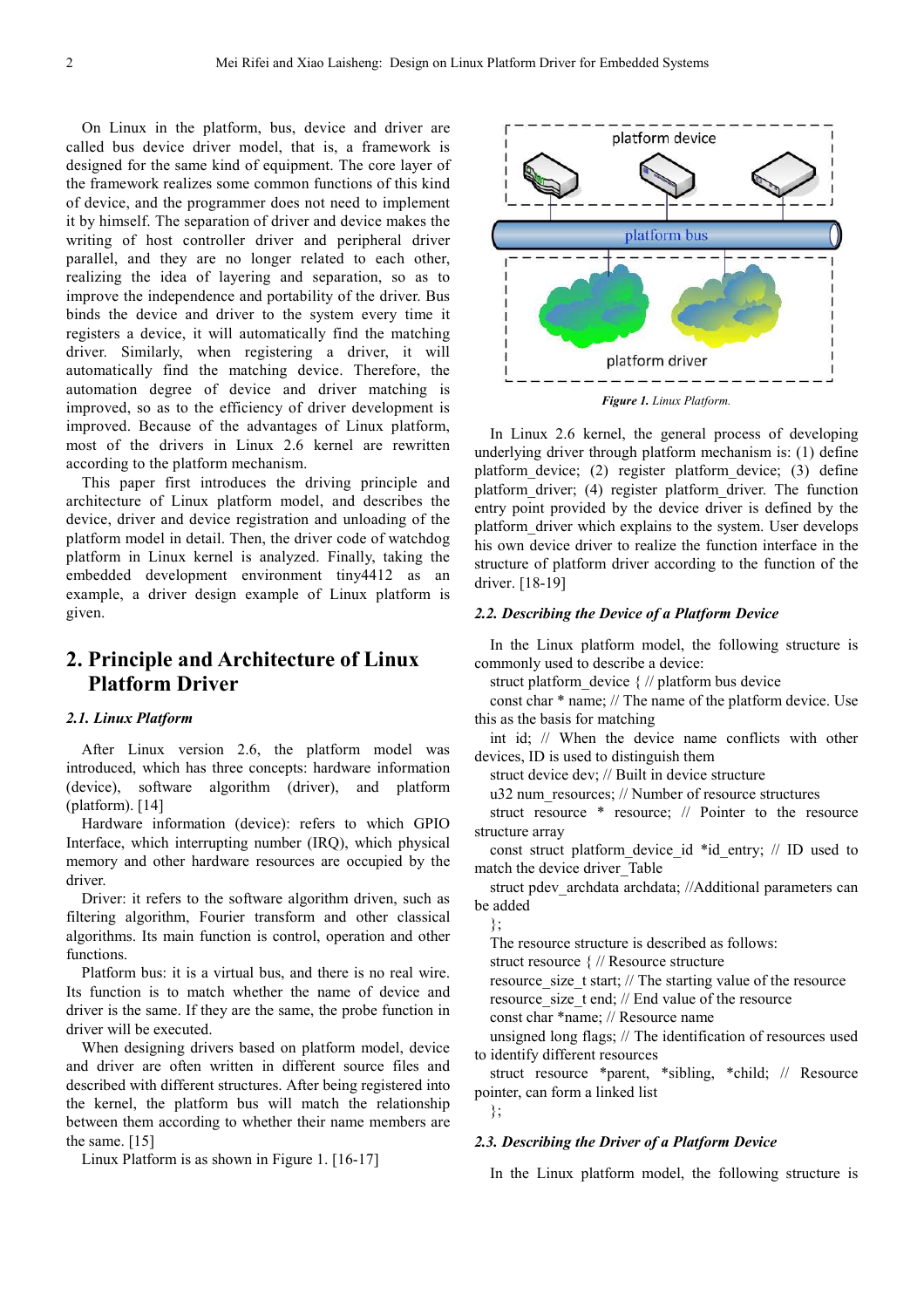commonly used to describe a driver:

struct platform\_driver {

int (\*probe)(struct platform\_device \*); // Probe function pointer. When the match is successful, the function pointed to by this pointer will be triggered;

int (\*remove)(struct platform\_device \*); // Unload function. When either device or driver is deleted, the function pointed to by this pointer will be triggered;

void (\*shutdown)(struct platform\_device \*); // Close the device function. When the device receives the shutdown command, the function pointed to by this pointer will be triggered;

int (\*suspend)(struct platform\_device \*, pm\_message\_t state);// Sleep function: when the device receives the sleep command, the function pointed to by this pointer will be triggered;

int (\*resume)(struct platform\_device \*); // Wake up function: when the device is awakened from sleep, the function pointed to by this pointer will be triggered;

struct device driver driver; // Built in device Driver structure;

const struct platform device id \*id\_table; //List of devices supported by the device driver;

};

#### *2.4. Register / Uninstall Device Functions*

int platform driver register(struct platform driver \*); // Register driver with platform;

void platform driver unregister(struct platform driver \*); // Unload the driver from the platform;

int platform\_device\_register(struct platform\_device \*); // Register device with platform;

void platform device unregister(struct platform device \*); // Uninstall device from platform;

When we don't need the device driver, we can delete it from the bus to save memory space, because the memory resource of embedded system is very precious.

In short, the advantages of the platform model are as follows: when the driver needs to be transplanted to another platform, only the device part needs to be modified, and the driver part does not need to be modified. Because the register address and interrupt number of the driver part are obtained through device, the portability of the driver becomes very strong, and the product development cycle will be greatly reduced.

# **3. Bus Driver Code Analysis of Linux Kernel Watchdog Platform**

Tiny4412's watchdog driver is designed based on the platform model. It is divided into two parts, one is device, the other is driver, of which is written in two source files.

It is worth noting that they use a large number of precompiled macro definitions here to facilitate menuconfig configuration and remove or add different functions.

### *3.1. The Section of Tiny4412 Watchdog Device*

Source codes are displayed as following: #ifdef CONFIG\_S3C\_DEV\_WDT static struct resource s3c\_wdt\_resource  $[] = \{$  $[0]$  = DEFINE\_RES\_MEM(S3C\_PA\_WDT, SZ\_1K),  $[1]$  = DEFINE\_RES\_IRQ(IRQ\_WDT), }; struct platform device s3c device wdt =  $\{$ .name= "s3c2410-wdt",  $id=-1$ , .num\_resources= ARRAY\_SIZE(s3c\_wdt\_resource), .resource= s3c\_wdt\_resource, };

The codes are parsed as follows:

There are two kinds of hardware resources in the arrays 3c\_wdt\_resource:

Register address: S3C\_PA\_WDT is the base address of the register watchdog, its value is 0x10060000

Interrupt number: IRQ\_WDT is Interrupt macro definition, its value is 75

Only some members of the platform\_device structure are initialized in the device section:

The value of the name member is initialized to "S3C2410 WDT", and the platform bus will match based on it;

Id is set to - 1 here, which means you don't care about repetition;

Num resources uses an array size macro, which is used to calculate the number of array elements;

Resource points to s3c\_wdt\_resource, that is, the physical address of the watchdog register;

Then s3c wdt resource was put into the smdk4x12 devices array, and then the system sets the smdk4x12 devices registered uniformly with device;

### *3.2. The Section of Tiny4412 Watchdog Driver*

Source codes are displayed as following: static struct platform\_driver s3c2410wdt\_driver = { .probe= $s3c2410$ wdt probe, .remove= \_\_devexit\_p(s3c2410wdt\_remove), .shutdown= s3c2410wdt\_shutdown, .suspend= s3c2410wdt\_suspend, .resume= s3c2410wdt\_resume, .driver= { .owner= THIS\_MODULE,  $name = "s3c2410-wdt",$ .of match table= of match ptr(s3c2410 wdt match), },

};

The codes are parsed as follows:

The driver section is based on the value of driver.name as the basis for matching. After observing the previous devices, we know that their names are the same. Therefore, the matching is successful and S3C2410 WDT Probe function is executed, in which the initialization is completed to activate watchdog.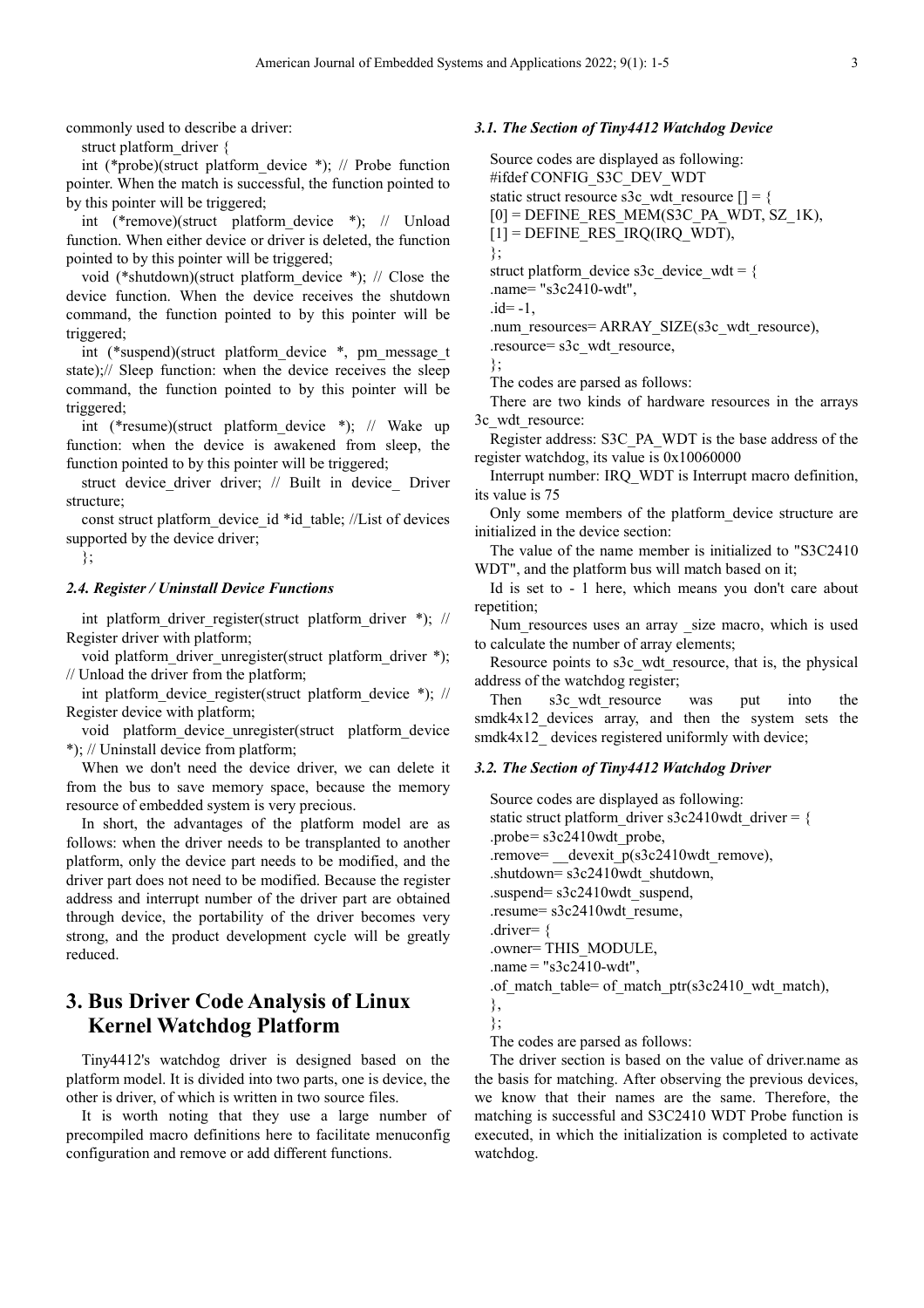# **4. Design Example of Bus Driver on Linux Platform**

In actual project, we can refer to the platform model for driver design, which can greatly shorten the time cycle of project migration. Taking the embedded development environment tiny4412 as an example in the project, a driver design example of Linux platform is given. There are two parts in Linux platform driver design: device section and driver section, which are shown as follows.

### *4.1. Device Section*

```
Source codes are displayed as follows:
  struct resource led res | \cdot | = \{[0] = \{\text{.start} = 442.end = 442,
  .flags = IORESOURCE_IRQ,
  .name = "key1 irq"
  },
  [1] = \{\text{start} = 0 \times 110002e0, //starting adress of gpm4con
  .end = 0x110002e7, //end adress of gpm4con,
  .flags = IORESOURCE_MEM, // The type of resource is
physical memory
  .name = " GPM4CON ",
  },
  };
  struct platform device led device = \{.name = "tiny4412 led", \pi matching with the name of
tiny4412_ Led
  id = -1,
  resource = ledres,
  .num_resources = ARRAY_SIZE(led_res),
  .dev.release = leds release, // Write an empty function to
eliminate the warning when unloading the module
  };
  static int __init tiny4412_device_init(void)
  {
  int ret;
  ret = platform_device_register(&led_device);
  if(ret \leq 0){
  printk("platform_device_register error\n");
  return ret;
  }
  return 0;
  }
  static void exit tiny4412 device exit(void)
  {
  platform device unregister(&led device);
  }
  module_init(tiny4412_device_init);
  module_exit(tiny4412_device_exit);
  MODULE_LICENSE("GPL");
  The codes are parsed as follows:
  module init and module exit macro determines the
```
functions to execute when the user enters the command insmod/ rmmod, respectively.

platform device register/platform device unregister function is used to register/delete a device to/from the platform bus. You can see that when user use insmod to install the driver, it registers led device to the platform bus; when user use rmmod to unload the driver, it will remove the led\_device from platform bus.

The matching name is "tiny4412 Led", the platform bus will match according to this name.

#### *4.2. Driver Section*

```
Source codes are displayed as follows: 
  struct platform driver led driver = {
  probe = led probe,.remove = led_remove, 
  .driver = {
  .owner = THIS_MODULE, 
  .name = "tiny4412 led",
  }, 
  }; 
  static int __init tiny4412_driver_init(void)
  { 
  int ret; 
  ret = platform_driver_register(&led_driver);
  if(ret \leq 0){
  printk("platform_driver_register error\n");
  return ret; 
  } 
  return 0; 
  } 
  static void exit tiny4412 driver exit(void)
  { 
  platform driver unregister(&led driver);
  } 
  module_init(tiny4412_driver_init); 
  module_exit(tiny4412_driver_exit);
  MODULE_LICENSE("GPL"); 
  The codes are parsed as follows: 
  When user uses insmod/rmmod, tiny4412 driver init/
tiny4412 driver Exit function is executed respectively.
```
Tiny4412\_driver\_init/tiny4412\_driver\_exit register/delete the platform driver to/from the platform bus respectively.

In led\_driver, the member driver.name is the basis for matching. You can see that it is the same as the name as device. Therefore, when both device and driver modules are registered into the kernel, the probe function in driver, namely led\_probe function, will be executed. In the probe function, the initialization of related hardware is completed.

## **5. Conclusions**

This paper introduces the driving principle and architecture of Linux platform model, and describes the device, driver and device registration and unloading of the platform bus model through examples. The platform driver architecture has the characteristics of reusing framework code, strong independence of device resources and drivers,